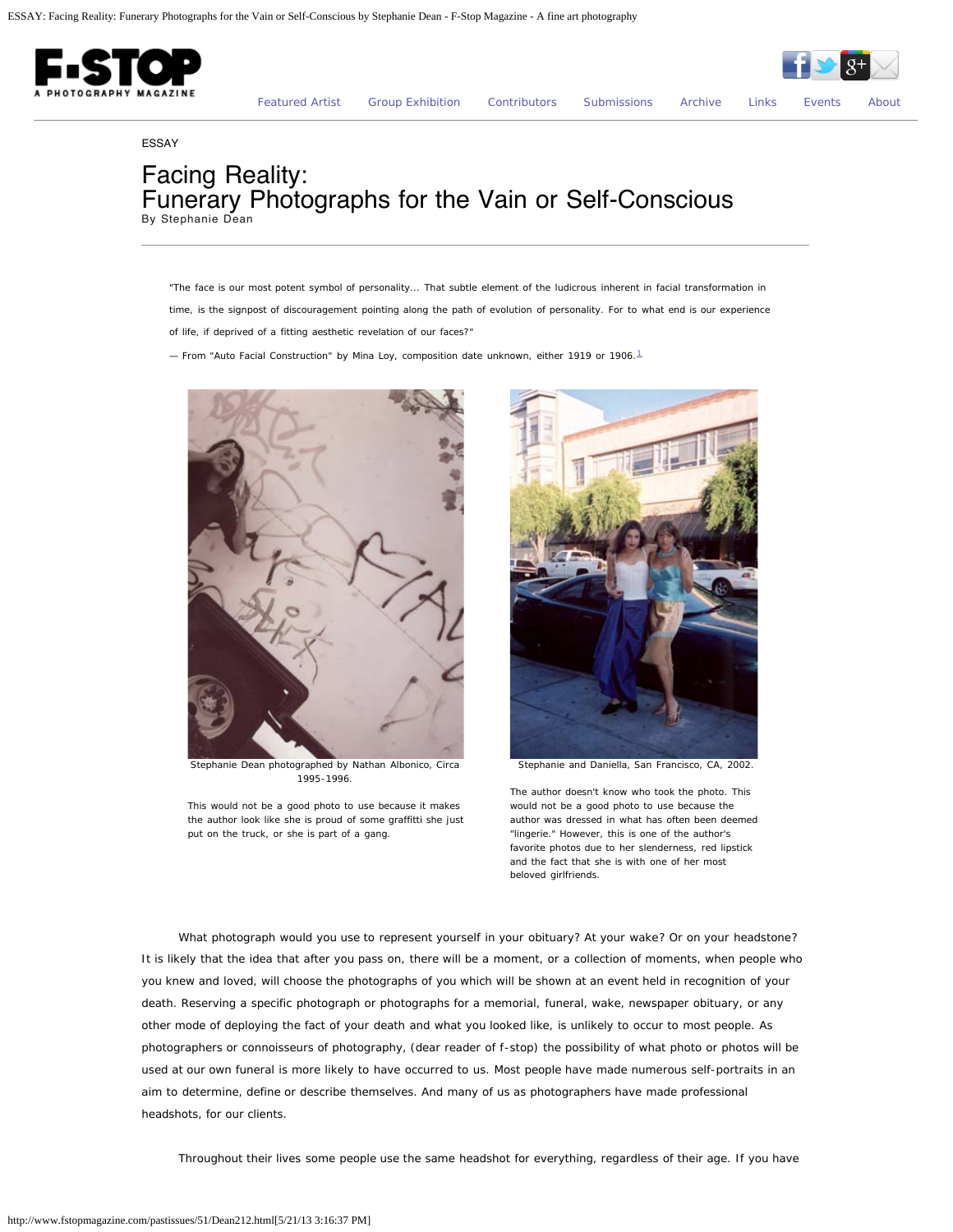## ESSAY: Facing Reality: Funerary Photographs for the Vain or Self-Conscious by Stephanie Dean - F-Stop Magazine - A fine art photography

visited Chicago, particularly either of its two airports, between 1989 and 2011, you probably witnessed the neveraging photographs of Mayor Richard M. Daley welcoming you personally to Chicago. Headshots are infamously grudgingly updated. Either because they are expensive, or for the mere fact that the sitter has aged since the approved head shot was taken. For people with less of a public profile, a family favorite-snapshot, military portrait, class photograph or other "formal" photograph might be similarly employed. The author dares anyone that possesses ten years between this moment in time and the moment their senior prom photo was taken, to ponder the concept that **that** prom photo will be the lasting image which, someone other than yourself would choose to be your face for posterity. Are you appalled at this idea?



The time has come for every person who has ever made a self-portrait and posted it on Facebook or circulated it in a public forum, to consider their facial photo legacy and to designate and update, as one plans with personal last wills and testaments, the photograph or photographs to be used to represent their visage in the case of their death. Consider also that these photos may be presently or permanently hidden in memory cards, prints, negatives or film. If you do not designate which photos you have sanctioned, after your death, nothing of yours is off limits. Everything is available: you are not there to protect your things. Only your legal counsel, best friends and a solid safe may be there to secure your image. Anything you ever thought you kept hidden may be found by someone and used for purposes you explicitly hid those photos from. Someone may end up choosing your prom photo or some other image of your great personal dislike and dread. Consider this as you permit the most ubiquitous of all mediums to determine how your face is remembered posthumously, and that your mortality will need to be summed by three determining factors: photography's ability to render a photograph you desire to represent you, your ability to have had someone create that photograph and thus obtain it, and finally how you equip your loved ones with the information and tools to

*This would not be a good photo to use due to it's age and the fact that one person is leaning one way, the other the opposite way. In addition, it's a prom photo - it's duty is to be made fun of.*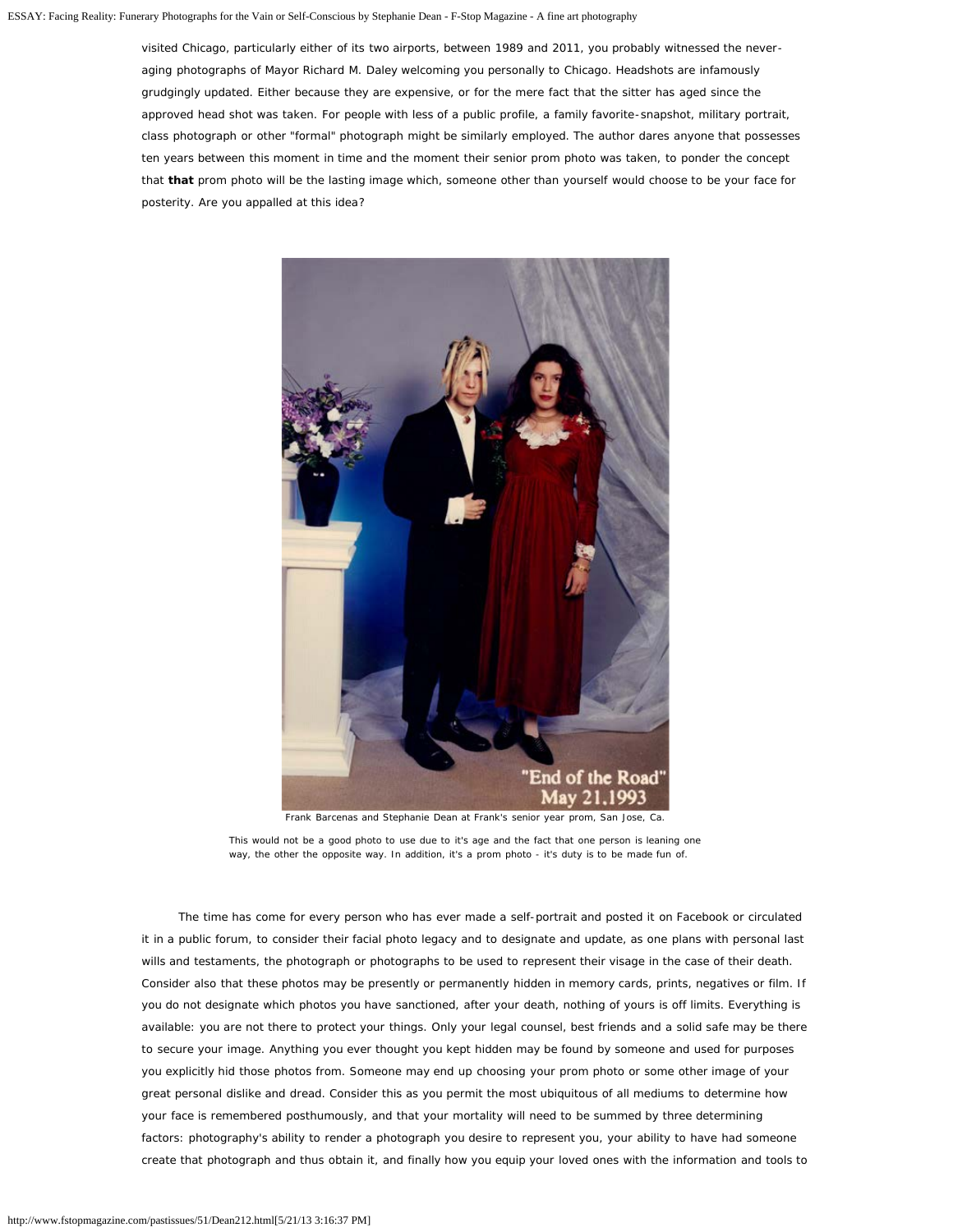ESSAY: Facing Reality: Funerary Photographs for the Vain or Self-Conscious by Stephanie Dean - F-Stop Magazine - A fine art photography

memorialize your visage properly.



Self portrait of Stephanie Dean "Conquering the studio after a flood", 2011.

*While the author loves this photo and considers it a triumph in her oeuvre of self portraiture, she would not like everyone to remember her showing a dirty foot, in a strange pose, and without makeup. The author would prefer to have her final photograph depict her with, at the very least, her signature red lipstick.*

This is not a suggestion for readers to run out and get head shots made, or even formal portraits, nor funerary portraits. This is a request for the reader to consider their photographic legacy, especially for the moment of the announcement of your demise. A suggestion here would be to choose your photographs and to have them ready in a variety of easily accessible media and file formats. Dr. Adam A. Smith pointed out that we should not assume that everyone will have access to Photoshop, so a ".psd" file would be a cumbersome and bad choice. He suggested formats such as a high resolution ".jpg" or ".tiff" file which are most common. Dr. Smith was consulted because he holds a PhD in computer science and his insightful opinion matters on this next point. Depending upon when you die, if you don't update your photos to the latest common photographic file formats, your heirs may need to rely on the nerds of the future and their legacy systems to extract the required photographic data from digital formats (and even slides, 35mm and old VHS tapes). That could potentially be pricey, time consuming, or logistically impossible, and might be accompanied by a reduction in quality. Imagine your heirs having to "settle" for scanning that old framed analog photographic print of you....whatever image that may be! Dr. Smith also suggests that the file format be open source- and, again, standard.

<span id="page-2-0"></span>[1](#page-0-0) Loy, Mina. The Lost Lunar Baedeker, Poems. Selected and edited by Roger L. Conover. New York: Farar Strauss Giroux. Pg. 165.

## മരു

Dear Readers: For those of you who know me from my last work on F-stop ("Smile!" A Polemic on Fine Art Portrait Photography) here is an update on my October article: the research (via survey monkey at: